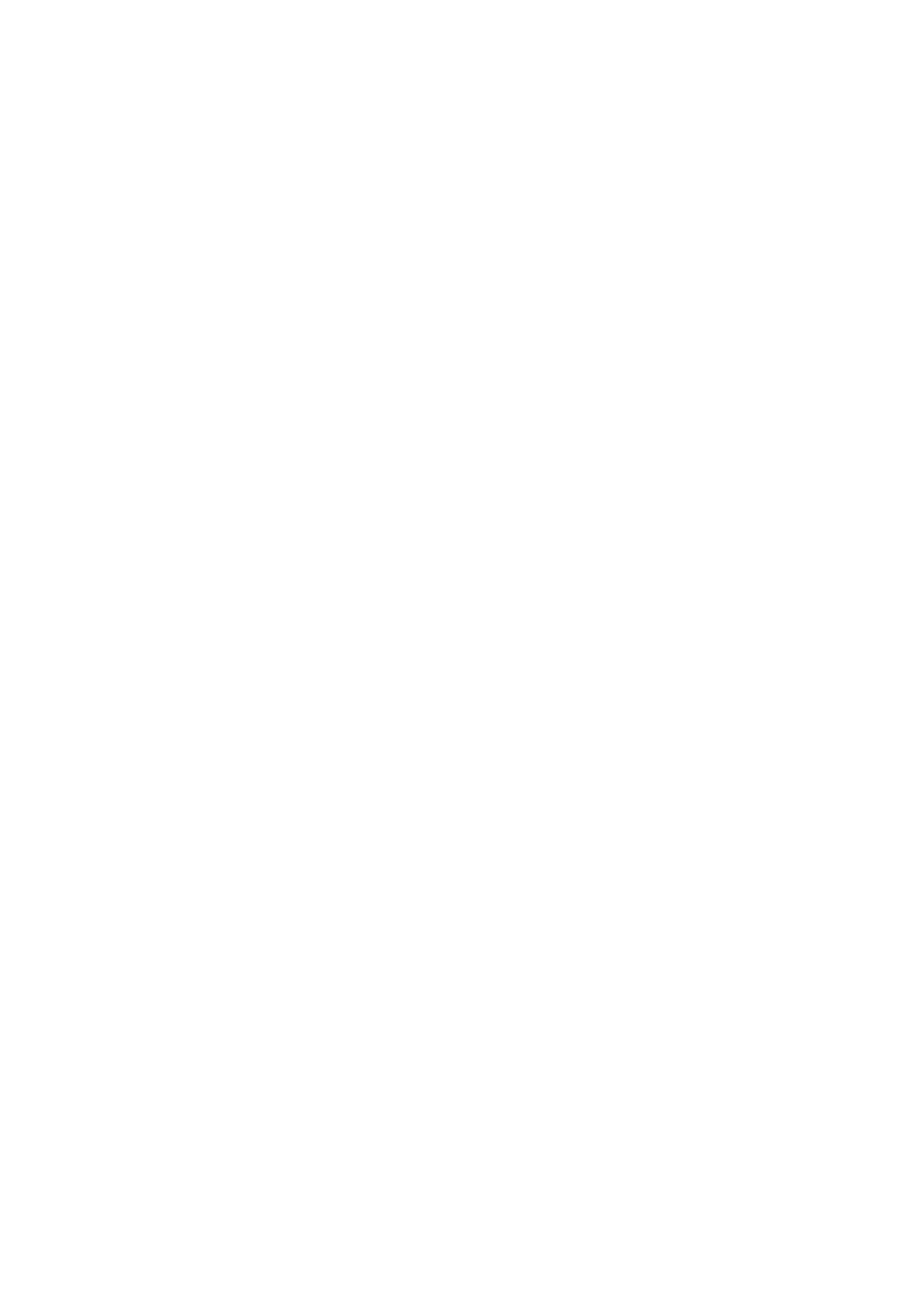|                     |                     | $ x_6$<br><b>NN</b>     |                          |  |
|---------------------|---------------------|-------------------------|--------------------------|--|
|                     | $ x_3$<br><b>NW</b> | $\left[x_2\right]$<br>N | $ x_4$<br>N <sub>E</sub> |  |
| $ x_5$<br><b>WW</b> | $ x_1$<br>Ŵ         | $x_n$                   |                          |  |

Fig. 2. Texture context around the coding pixel.

where t denotes the discrete coding sequence. Obviously,  $z_1$ measures the strength of vertical deviation (i.e., horizontal edge detection), while  $z_2$  is for that of horizontal deviation (i.e., vertical edge detection).

### *Layer1: Input layer.*

The nodes in this layer just perform the buffering operations. That is, the input variables  $z_1$  and  $z_2$  are transmitted to layer2 directly.

### *Layer2: Membership layer.*

Each node in this layer performs the membership degree measurement of a Gaussian function, and its output,  $\mu_{ij}$ , specifies the degree to which the given input  $z_i$  satisfies the fuzzy quantifier, that is,

$$
\mu_{ij} = exp\{-\frac{(z_i - m_{ij})^2}{\sigma_{ij}^2}\} \text{ for } i = 1, 2, \text{ and } j = 1, 2, 3, (2)
$$

where  $m_{ij}$  and  $\sigma_{ij}$  denotes the center and the width (i.e., standard deviation) of the Gaussian membership function respectively, and the subscript  $ij$  indicates the *j*th node associated with the *i*th input  $z_i$  in layer1.

# *Layer3: Rule layer.*

The links in this layer are used to implement the antecedent matching. The matching operation (or the fuzzy "**AND**" aggregation) is chosen as the simple "**product**" operation instead of "min" operation. Therefore, each node in this layer multiplies incoming signals and sends the product to its output. The output of the kth node in this layer represents the firing strength of the kth rule, and is given by

$$
\alpha_k = O_k^{(3)} = \mu_{1p} * \mu_{2q} = net_k^{(3)} \quad \text{for } k = 1, 2, ..., 9,
$$
  
\n
$$
p = 1, 2, 3, \text{ and } 1 \le q = k - 3(p - 1) \le 3.
$$
 (3)

### *Layer4: Output layer.*

This layer performs the defuzzification process to get the numerical output. As can be seen in Fig. 1, the output of each node in layer3 (i.e., the firing strength  $\alpha_k$ ) is first weighted by a factor  $w_k$ , and then summed up together as the net input of layer4. The connection weight  $w_k$ , which represents the output action for the kth rule, is given by

$$
w_k = A_k x(t) + B_k u(t) \text{ for } k = 1, 2, ..., 9,
$$
 (4)

where  $x(t) = [x_1, x_2, \dots, x_6]^T$  is composed of the six causal neighbors around the coding pixel,  $A_k = [a_k^1, a_k^2, \dots, a_k^6]^T$  can be regarded as the sixth-order predictor coefficients associated with the kth rule,  $u(t) = [u_1, u_2]^T = [x_1 - x_3, x_2 - x_3]^T =$  $z(t)$  is used for horizontal and vertical edge detection, and the vector  $B_k = [b_1, b_2]^T$  is the weighting coefficients associated with the kth rule for the vector  $u(t)$ . As we know that a large prediction error can take place around an edge during the coding process, and this can be regarded as a step command in control system. Therefore, the term  $B_ku(t)$ , which is called "**P-controller**" in control system, is applied in (4) for prediction error suppression. It should be noted that the proposed P-controller compensator is quite different to the socalled bias cancelation technique in [1], [2], and both of which can be applied jointly for reduction of prediction errors.

The output of the predictor network is then a linear combination of the individual output of the rules in layer3 (Fig. 1), and is given by

$$
y(t) = net^{(4)} = \sum_{k=1}^{9} \alpha_k w_k = \sum_{k=1}^{9} \alpha_k (A_k x + B_k u).
$$
 (5)

### III. NETWORK ADAPTATION PROCESS

To adapt the parameters of the proposed predictor network during the coding process, we define a cost function  $E(t)$  as

$$
E(t) = \frac{1}{2}(d(t) - y(t))^2,
$$
\n(6)

where  $d(t)$  denotes the desired output and  $y(t)$  denotes the actual output of the proposed TS-FNN system, and the back propagation (BP) learning algorithm is used to minimize the cost function. We will first derive the adaptation rules for the parameters in the consequent part. After that, adaptation rules for those parameters in layer2 will be given.

# $A$ -1. Consequent part: Derivation for  $\Delta a^r_k$ .

In the consequent part, coefficients of the nine sixth-order predictors and the P-controller compensators are to be updated. The adaptation rule for  $a_k^r$ , the rth coefficient of the sixthorder predictor associated with the kth rule (or kth predictor) is given by

$$
a_k^r(t+1) = a_k^r(t) + \Delta a_k^r(t) \quad \text{for } r = 1, 2, ..., 6,
$$
  
and  $k = 1, 2, ..., 9$ , (7)

where  $\Delta a_k^r(t)$  is the correction term for  $a_k^r(t)$  given by

$$
\Delta a_k^r(t) = -\eta_A \frac{\partial E}{\partial a_k^r}
$$
  
= -\eta\_A \left[ \frac{\partial E}{\partial y} \right] \left[ \frac{\partial y}{\partial net^{(4)}} \right] \left[ \frac{\partial net^{(4)}}{\partial a\_k^r} \right] (8)  
= \eta\_A \delta^{(4)} \alpha\_k x\_r,

where  $\eta_A$  is the learning rate for  $a_k^r$ , and  $\delta^{(4)}$  is the *error signal* of layer4 defined by

$$
\delta^{(4)} = -\frac{\partial E}{\partial net^{(4)}} = -\left[\frac{\partial E}{\partial O^{(4)}}\right] \left[\frac{\partial O^{(4)}}{\partial net^{(4)}}\right] = (d - y). \quad (9)
$$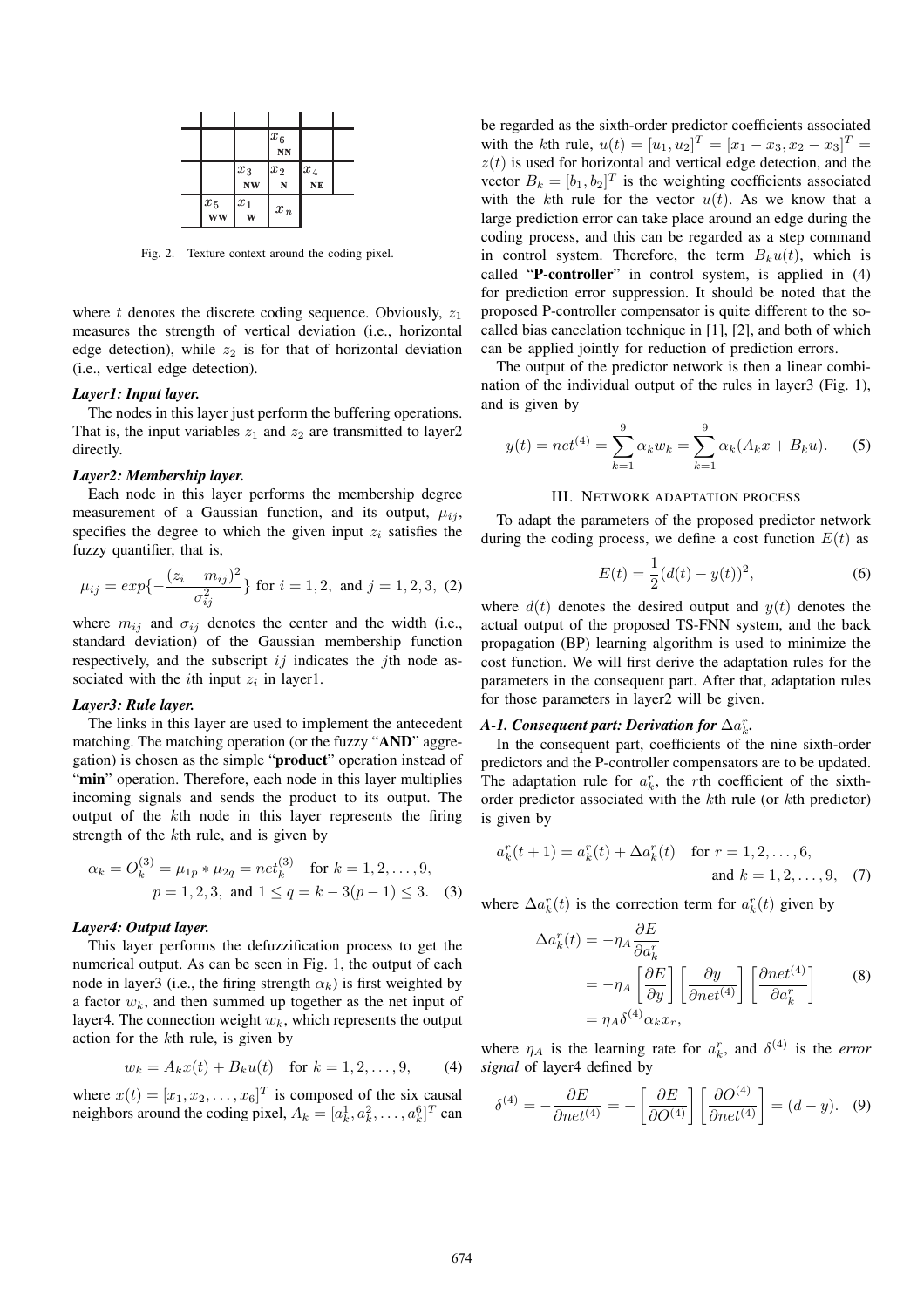# $A$ -2. Consequent part: Derivation for  $\Delta b^s_k$ .

With a similar approach for that of  $a_k^r$ , the correction term for  $b_k^s$ , i.e., the sth coefficient of the compensator associated with the k<sup>th</sup> rule, is given by

$$
\Delta b_k^s(t) = -\eta_B \frac{\partial E}{\partial b_k^s} = \eta_B \delta^{(4)} \alpha_k u_s
$$
  
for  $s = 1, 2$ , and  $k = 1, 2, ..., 9$ , (10)

where  $\eta_B$  is the learning rate for  $b_k^s$ .

### *B-1. Primary part: Derivation for*  $\Delta m_{ij}$ *.*

In the primary part, the mean  $m_{ij}$  and the standard deviation  $\sigma_{ij}$  of the six Gaussian membership functions in layer2 have to be updated. The correction term for  $m_{ij}$ , i.e., the mean of the jth Gaussian membership function associated with the ith input variable, is given by

$$
\Delta m_{ij}(t) = -\eta_m \frac{\partial E}{\partial m_{ij}}
$$
  
=  $-\eta_m \left[ \frac{\partial E}{\partial y} \right] \left[ \frac{\partial y}{\partial net^{(4)}} \right] \left[ \frac{\partial net^{(4)}}{\partial m_{ij}} \right]$  (11)  
=  $\eta_m (d - y) \left[ \frac{\partial net^{(4)}}{\partial m_{ij}} \right],$ 

where where  $\eta_m$  is the learning rate, and  $\frac{\partial net^{(4)}}{\partial m_{ij}}$ , by applying chain rule, can be expressed as

$$
\frac{\partial net^{(4)}}{\partial m_{ij}} = \sum_{k=1}^{9} \Phi_k^{(ij)} \left[ \frac{\partial net^{(4)}}{\partial O_k^{(3)}} \right] \left[ \frac{\partial O_k^{(3)}}{\partial net_k^{(3)}} \right] \left[ \frac{\partial net_k^{(3)}}{\partial O_{ij}^{(2)}} \right] \left[ \frac{\partial O_{ij}^{(2)}}{\partial m_{ij}} \right]
$$

$$
= \frac{2(z_i - m_{ij})}{\sigma_{ij}^2} \left\{ \sum_{k=1}^{9} \Phi_k^{(ij)} w_k \alpha_k \right\},
$$
(12)

where

$$
\Phi_k^{(ij)} = \begin{cases}\n1 & \text{if } k = [j - (2 - i)] \, r^{(2 - i)} + [v - (i - 1)] \, r^{(i - 1)} \\
0 & \text{otherwise.} \n\end{cases}
$$
\nfor  $v = 1, 2, 3$ , and  $r = 3$ 

By substituting  $(12)$  back into  $(11)$ , we have

$$
\Delta m_{ij}(t) = \eta_m \frac{2(z_i - m_{ij})}{\sigma_{ij}^2} \left\{ \sum_{k=1}^9 \Phi_k^{(ij)} \delta_k^{(3)} \alpha_k \right\}
$$
  
for  $i = 1, 2, j = 1, 2, 3$ , (14)

where  $\delta_k^{(3)}$  is the error signal associated with the kth node in layer3 defined by

$$
\delta_k^{(3)} = -\frac{\partial E}{\partial net_k^{(3)}} = \delta^{(4)}w_k.
$$
\n(15)

The  $\Phi_k^{(ij)}$  in (13) describes the connectivity of the nodes in layer3 which is associated with the  $ij$ th node in layer2. That is, if the  $k$ th node in layer3 has one of its incoming signal from the *ij*th node in layer2, then  $\Phi_k^{(ij)} = 1$ ; otherwise  $\Phi_k^{(ij)} = 0$ .

TABLE I THE USEFULNESS OF THE PROPOSED "P-CONTROLLER" COMPENSATOR.

| Image        | Original<br>Entropy | Case 1: without online training area |                  |                                |            |                 |                                | Case 2: with 4-pixel online training area |            |
|--------------|---------------------|--------------------------------------|------------------|--------------------------------|------------|-----------------|--------------------------------|-------------------------------------------|------------|
|              |                     | <b>B</b> Absent                      | <b>B</b> Present | Difference                     | Percentage | <b>B</b> Absent | <b>B</b> Present<br>Difference |                                           | Percentage |
|              |                     | (A1)                                 | (B1)             | $(C1) = (A1) - (B1) (C1)/(A1)$ |            | (A2)            | (B2)                           | $(C2) = (A2) - (B2)$                      | (C2)/(A2)  |
| Airplane     | 6.71                | 4.09                                 | 4.07             | 0.01                           | 0.3%       | 4.09            | 4.08                           | 0.01                                      | 0.3%       |
| Baboon       | 7.36                | 6.11                                 | 6.10             | 0.01                           | 0.1%       | 6.11            | 6.07                           | 0.04                                      | 0.6%       |
| Balloon      | 7.35                | 2.99                                 | 2.98             | 0.01                           | 0.3%       | 2.97            | 2.96                           | 0.01                                      | 0.4%       |
| Barb         | 7.47                | 4.89                                 | 4.81             | 0.07                           | 1.5%       | 4.83            | 4.72                           | 0.11                                      | 2.3%       |
| Barb2        | 7.48                | 4.90                                 | 4.87             | 0.03                           | 0.6%       | 4.90            | 4.89                           | 0.01                                      | 0.1%       |
| <b>Boats</b> | 7.10                | 4.23                                 | 4.17             | 0.06                           | 1.4%       | 4.23            | 4.16                           | 0.07                                      | 1.7%       |
| Camera       | 7.01                | 4.86                                 | 4.85             | 0.01                           | 0.2%       | 4.94            | 4.89                           | 0.05                                      | $1.0\%$    |
| Couple       | 6.39                | 4.12                                 | 4.07             | 0.05                           | 1.2%       | 4.08            | 4.06                           | 0.02                                      | 0.5%       |
| Goldhill     | 7.53                | 4.64                                 | 4.64             | 0.00                           | 0.0%       | 4.65            | 4.64                           | 0.01                                      | 0.2%       |
| Lena         | 7.59                | 4.67                                 | 4.67             | $-0.00$                        | 0.0%       | 4.67            | 4.68                           | $-0.01$                                   | $-0.2%$    |
| Lennagrey    | 7.45                | 4.32                                 | 4.32             | $-0.00$                        | 0.0%       | 4.33            | 4.34                           | $-0.00$                                   | $-0.1%$    |
| Noisesquare  | 5.72                | 5.44                                 | 5.43             | 0.01                           | 0.2%       | 5.48            | 5.46                           | 0.01                                      | 0.2%       |
| Peppers      | 7.59                | 4.58                                 | 4.56             | 0.02                           | 0.4%       | 4.55            | 4.53                           | 0.01                                      | 0.3%       |
| Shapes       | 6.74                | 2.55                                 | 2.48             | 0.07                           | 2.7%       | 2.41            | 2.36                           | 0.05                                      | 1.9%       |
| Average      | 7.11                | 4.46                                 | 4.43             | 0.03                           | 0.6%       | 4.44            | 4.42                           | 0.03                                      | 0.6%       |

# *B-2. Primary part: Derivation for*  $\Delta \sigma_{ij}$ *.*

The correction term for  $\sigma_{ij}$ , i.e., the standard deviation of the jth Gaussian membership function associated with the ith input variable, is given by

$$
\Delta \sigma_{ij}(t) = \eta_{\sigma}(d - y) \left[ \frac{\partial net^{(4)}}{\partial \sigma_{ij}} \right],
$$
\n(16)

where  $\eta_{\sigma}$  is the learning rate, and  $\frac{\partial net^{(4)}}{\partial \sigma_{ij}}$ , by applying a similar approach for that of  $\Delta m_{ij}$ , can be expressed as

$$
\frac{\partial net^{(4)}}{\partial \sigma_{ij}} = \frac{2(z_i - m_{ij})^2}{\sigma_{ij}^3} \left\{ \sum_{k=1}^9 \Phi_k^{(ij)} w_k \alpha_k \right\}.
$$
 (17)

 $\Box$  By substituting (17) back into (16), we have

$$
\Delta \sigma_{ij}(t) = \eta_{\sigma} \frac{2(z_i - m_{ij})^2}{\sigma_{ij}^3} \left\{ \sum_{k=1}^9 \Phi_k^{(ij)} \delta_k^{(3)} \alpha_k \right\}
$$
  
for  $i = 1, 2$ , and  $j = 1, 2, 3$ . (18)

### IV. EXPERIMENTS

In this section, performance of the proposed TS-FNN based lossless image coding system will be evaluated. For network adaptation process, the online training area is chosen to be the four nearest causal pixels  $x_1, x_2, \ldots, x_4$  (Fig. 2) or even not used in this paper. Furthermore, the training cycle for network adaptation is set to be one in our experiments so that the run time performance of the proposed approach can be very good.

### *A. The "P-controller" based compensation mechanism.*

The usefulness of the proposed "P-controller" compensator, i.e., the term  $B_k u$  in (4), can be evaluated through the following experiment. In this experiment, the fourteen test images in Table I will be used as the predictor input. We first set the  $B$  matrix in the consequent part to be a zero vector (denoted as Type 1), and then calculate the first-order entropies of uncompensated prediction error for the fourteen test images. After that, the prediction process is repeated again but with the component  $B_k u$  in existence this time (denoted as Type 2). Moreover, the experiment can be classified into two

(13)